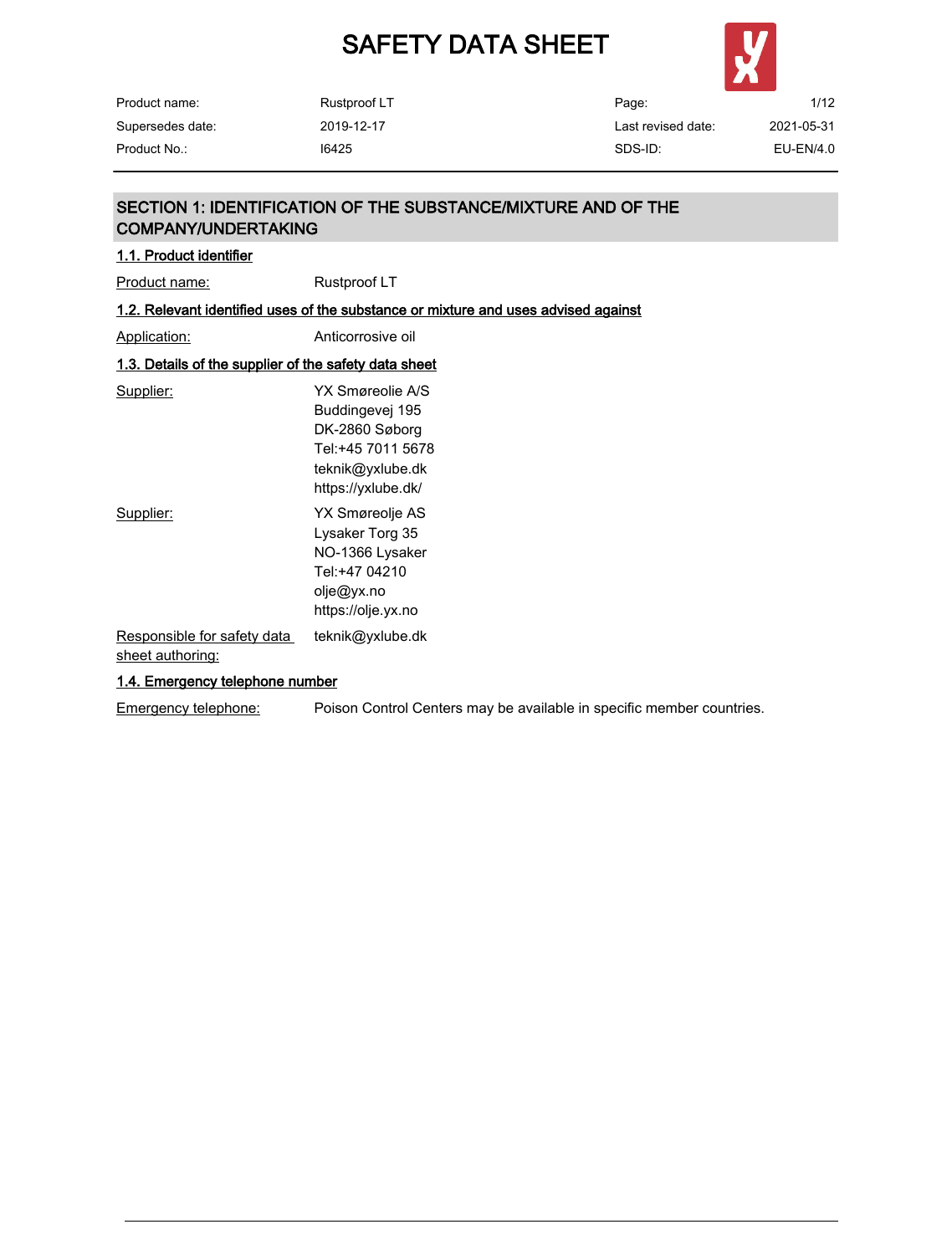| Product name:    | Rustproof LT | Page:              | 2/12       |
|------------------|--------------|--------------------|------------|
| Supersedes date: | 2019-12-17   | Last revised date: | 2021-05-31 |
| Product No.:     | 16425        | SDS-ID:            | EU-EN/4.0  |

## SECTION 2: HAZARDS IDENTIFICATION

#### 2.1. Classification of the substance or mixture

CLP: The product is classified: Asp. Tox. 1;H304

## 2.2. Label elements



Danger

| Contains:          | Hydrocarbons, C11-C14, n-alkanes, isoalkanes, cyclics, <2% aromatics                                                                                                                                       |
|--------------------|------------------------------------------------------------------------------------------------------------------------------------------------------------------------------------------------------------|
| H <sub>304</sub>   | May be fatal if swallowed and enters airways.                                                                                                                                                              |
| $P301 + P310$      | IF SWALLOWED: Immediately call a POISON CENTER/doctor.                                                                                                                                                     |
| P331               | Do NOT induce vomiting.                                                                                                                                                                                    |
| P <sub>501</sub>   | Dispose of content/container in accordance with local, regional, national and<br>international regulations.                                                                                                |
|                    | ContainsReaction products of benzenesulfonic acid, mono-C20-24 (even)-sec-<br>alkyl derivs. para-, calcium saltsMay produce an allergic reaction.<br>Repeated exposure may cause skin dryness or cracking. |
| 2.3. Other hazards |                                                                                                                                                                                                            |
| PBT/vPvB:          | This product does not contain any PBT or vPvB substances.                                                                                                                                                  |
| Other:             | Degreasing to skin. Prolonged or repeated contact with skin may cause redness,<br>itching, irritation, eczema, skin cracking and oil acne. The harmful effects may<br>increase in used oil.                |

### SECTION 3: COMPOSITION/INFORMATION ON INGREDIENTS

#### 3.2. Mixtures

The product contains: mineral oil (DMSO-content < 3%) and additives.

CLP: %: CAS-No.: EC No.: REACH Reg. Chemical name: No: Hazard classification: Notes: 90-100 - 926-141-6 - Hydrocarbons, C11-C14, nalkanes, isoalkanes, cyclics, EUH066 <2% aromatics Asp. Tox. 1;H304 1-3 - - Mineral Oil Asp. Tox. 1;H304 0,01-1 - 947-519-7 - Reaction products of benzenesulfonic acid, mono-C20-24 (even)-sec-alkyl derivs. para-, calcium salts Skin Sens. 1B;H317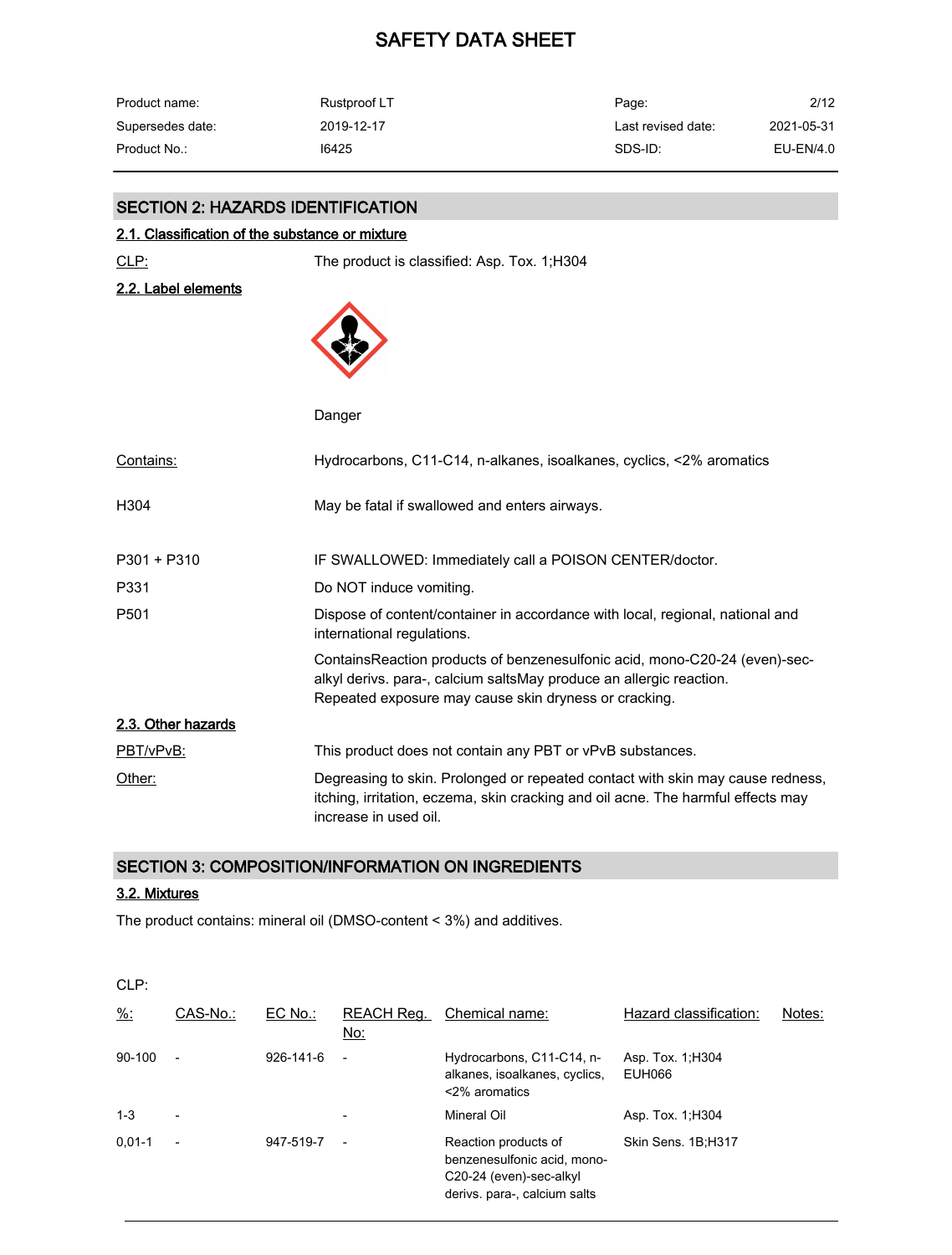| Product name:    | Rustproof LT | Page:              | 3/12       |
|------------------|--------------|--------------------|------------|
| Supersedes date: | 2019-12-17   | Last revised date: | 2021-05-31 |
| Product No.:     | 16425        | SDS-ID:            | EU-EN/4.0  |

| Chemical name:                                                                                             |                                                                     |
|------------------------------------------------------------------------------------------------------------|---------------------------------------------------------------------|
| Hydrocarbons, C11-C14, n-alkanes,<br>isoalkanes, cyclics, <2% aromatics                                    |                                                                     |
| Mineral Oil                                                                                                | $\overline{\phantom{0}}$                                            |
| Reaction products of benzenesulfonic acid.<br>mono-C20-24 (even)-sec-alkyl derivs. para-,<br>calcium salts | Skin Sens. 1B:H317: $C \ge 10\%$                                    |
| References:                                                                                                | The full text for all hazard statements is displayed in section 16. |

## SECTION 4: FIRST AID MEASURES

| 4.1. Description of first aid measures |                                                                                                                                                                                                                                                                                                         |
|----------------------------------------|---------------------------------------------------------------------------------------------------------------------------------------------------------------------------------------------------------------------------------------------------------------------------------------------------------|
| Inhalation:                            | Move injured person into fresh air and keep person calm under observation. If<br>uncomfortable: Seek hospital and bring along these instructions. In case of<br>persistent throat irritation or coughing or after inhalation of oil mist: Seek medical<br>attention and bring along these instructions. |
| Skin contact:                          | Remove contaminated clothing immediately and wash skin with soap and water.<br>In case of rashes, wounds or other skin disorders: Seek medical attention and<br>bring along these instructions.                                                                                                         |
| <u>Eye contact:</u>                    | Immediately flush with plenty of water for at least 15 minutes. Remove any<br>contact lenses and open eyelids widely. If irritation persists: Seek medical<br>attention and bring along these instructions.                                                                                             |
| Ingestion:                             | Immediately rinse mouth and drink 1-2 glasses of water. Keep person under<br>observation. If uncomfortable: Transportation to hospital. Bring along these<br>instructions.                                                                                                                              |
|                                        | 4.2. Most important symptoms and effects, both acute and delayed                                                                                                                                                                                                                                        |
| Symptoms/effects:                      | See section 11 for more detailed information on health effects and symptoms.<br>Be aware that symptoms of lung oedema (shortness of breath) may develop up<br>to 24 hours after exposure.                                                                                                               |

## 4.3. Indication of any immediate medical attention and special treatment needed

Medical attention/treatments: Treat symptomatically.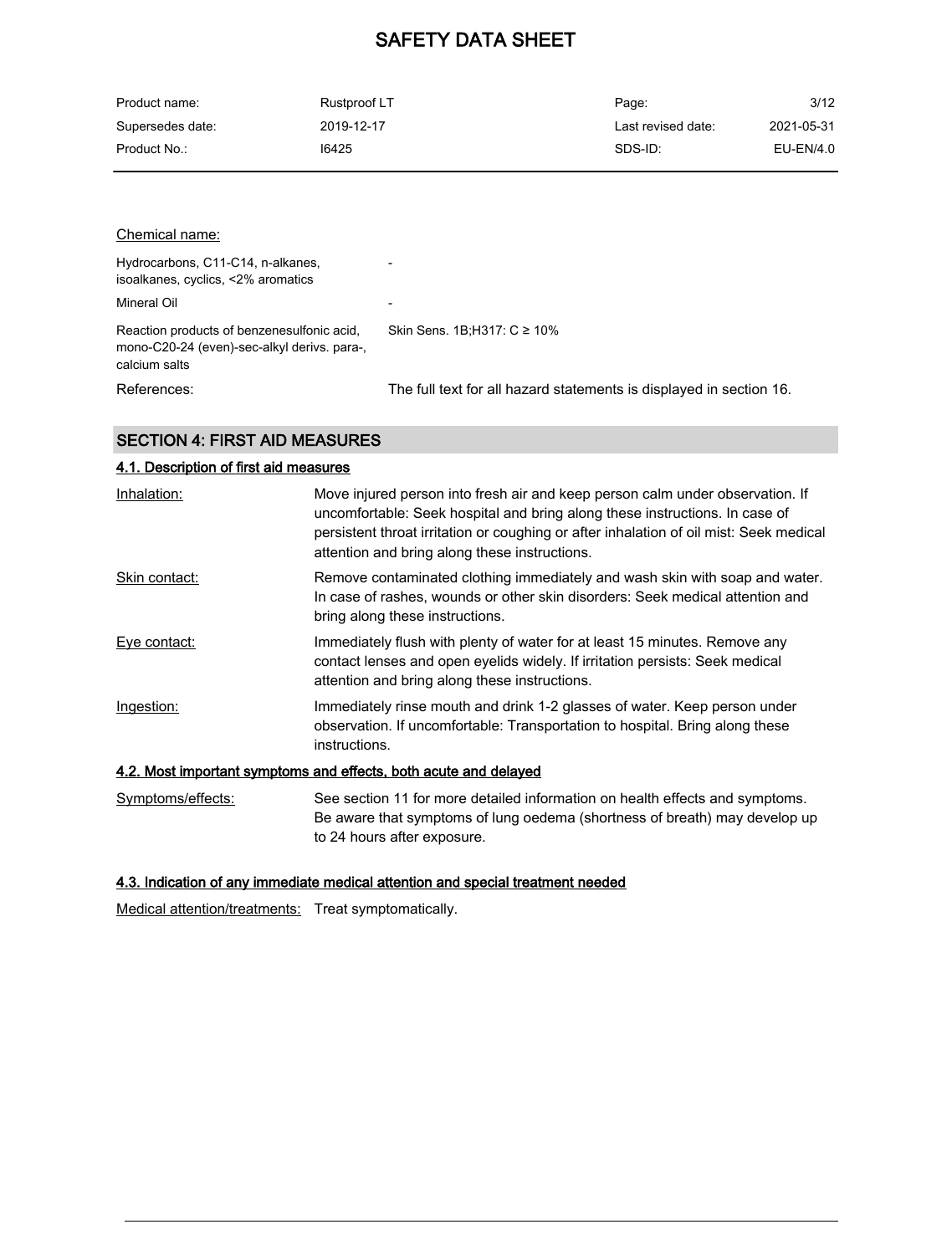| Product name:    | Rustproof LT | Page:              | 4/12       |
|------------------|--------------|--------------------|------------|
| Supersedes date: | 2019-12-17   | Last revised date: | 2021-05-31 |
| Product No.:     | 16425        | SDS-ID:            | EU-EN/4.0  |

### SECTION 5: FIREFIGHTING MEASURES

#### 5.1. Extinguishing media

| Extinguishing media:                                       | Small fires: Extinguish with carbon dioxide or dry powder.<br>Larger fires: Extinguish with foam, carbon dioxide or dry powder. |
|------------------------------------------------------------|---------------------------------------------------------------------------------------------------------------------------------|
|                                                            | Do not use water jet as an extinguisher, as this will spread the fire.                                                          |
| 5.2. Special hazards arising from the substance or mixture |                                                                                                                                 |
|                                                            | Closed containers can burst violently when heated, due to excess pressure build-up.                                             |
| Specific hazards:                                          | During fire, gases hazardous to health may be formed. (Carbon oxides).                                                          |
| 5.3. Advice for firefighters                               |                                                                                                                                 |
| Protective equipment for fire-<br>fighters:                | Selection of respiratory protection for fire fighting: follow the general fire<br>precautions indicated in the workplace.       |
| <b>SECTION 6: ACCIDENTAL RELEASE MEASURES</b>              |                                                                                                                                 |
|                                                            | 6.1. Personal precautions, protective equipment and emergency procedures                                                        |

Personal precautions: Avoid inhalation of vapours and spray mist and contact with skin and eyes. Follow precautions for safe handling described in this safety data sheet.

#### 6.2. Environmental precautions

**Environmental** precautions: Do not discharge into drains, water courses or onto the ground.

#### 6.3. Methods and material for containment and cleaning up

Stop leak if possible without risk.

Methods for cleaning up: Absorb in vermiculite, dry sand or earth and place into containers. Clean contaminated area with oil-removing material.

## 6.4. Reference to other sections

References: For personal protection, see section 8. For waste disposal, see section 13.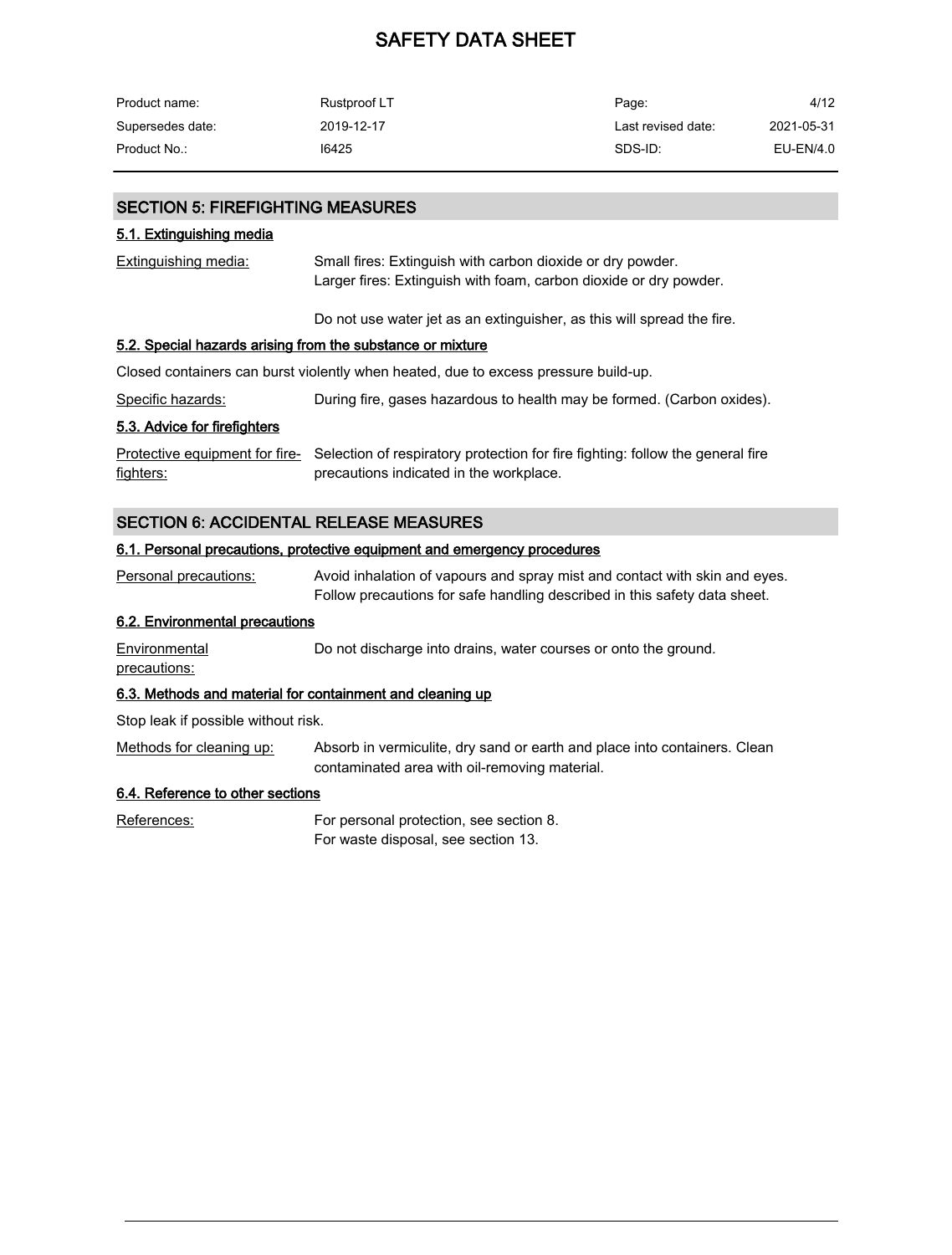| Product name:    | Rustproof LT | Page:              | 5/12       |
|------------------|--------------|--------------------|------------|
| Supersedes date: | 2019-12-17   | Last revised date: | 2021-05-31 |
| Product No.:     | 16425        | SDS-ID:            | EU-EN/4.0  |

## SECTION 7: HANDLING AND STORAGE

### 7.1. Precautions for safe handling

| Safe handling advice:    | Observe good chemical hygiene practices. Avoid inhalation of vapours and<br>contact with skin and eyes. Avoid prolonged and repeated contact with oil,<br>particularly used oil. Always remove oil with soap and water or skin cleaning<br>agent, never use organic solvents. Do not use oil-contaminated clothing or<br>shoes, and do not put rags moistened with oil into pockets. |
|--------------------------|--------------------------------------------------------------------------------------------------------------------------------------------------------------------------------------------------------------------------------------------------------------------------------------------------------------------------------------------------------------------------------------|
| Technical measures:      | Use work methods which minimise oil mist production.                                                                                                                                                                                                                                                                                                                                 |
| Technical precautions:   | When working with heated oil, mechanical ventilation may be required.                                                                                                                                                                                                                                                                                                                |
|                          | 7.2. Conditions for safe storage, including any incompatibilities                                                                                                                                                                                                                                                                                                                    |
| Storage conditions:      | Follow the rules for storage of flammable products.<br>Store in tightly closed original container in a dry, cool and well-ventilated place.<br>Keep separate from food, feedstuffs, fertilisers and other sensitive material.<br>Containers, which are opened, must be carefully resealed and kept upright to<br>prevent leakage.                                                    |
| 7.3. Specific end use(s) |                                                                                                                                                                                                                                                                                                                                                                                      |
| Specific use(s):         | Not relevant.                                                                                                                                                                                                                                                                                                                                                                        |

## SECTION 8: EXPOSURE CONTROLS/PERSONAL PROTECTION

### 8.1. Control parameters

EU: No occupational exposure limit assigned. Please note that there may be national occupational exposure limits.

#### 8.2. Exposure controls

| Engineering measures:                      | Provide adequate ventilation and minimize the risk of inhalation of vapours and<br>oil mist. Provide access to washing facilities incl. soap, skin cleanser and fatty<br>cream.                                                                 |
|--------------------------------------------|-------------------------------------------------------------------------------------------------------------------------------------------------------------------------------------------------------------------------------------------------|
| Personal protection:                       | Personal protection equipment should be chosen according to the CEN<br>standards and in discussion with the supplier of the personal protective<br>equipment.                                                                                   |
| Respiratory equipment:                     | In case of inadequate ventilation or risk of inhalation of oil mist, suitable<br>respiratory equipment with combination filter (type A2/P3) can be used.                                                                                        |
| Hand protection:                           | Wear protective gloves. Nitrile gloves are recommended, but be aware that the<br>liquid may penetrate the gloves. Frequent change is advisable. Breakthrough<br>time: 60min.<br>Other types of gloves can be recommended by the glove supplier. |
| Eye protection:                            | If risk of splashing, wear safety goggles or face shield.                                                                                                                                                                                       |
| Skin protection:                           | Wear apron or protective clothing in case of splashes.                                                                                                                                                                                          |
| Hygiene measures:                          | Wash hands after contact. Wash contaminated clothing before reuse. Wash<br>hands after handling.                                                                                                                                                |
| <b>Environmental Exposure</b><br>Controls: | Not available.                                                                                                                                                                                                                                  |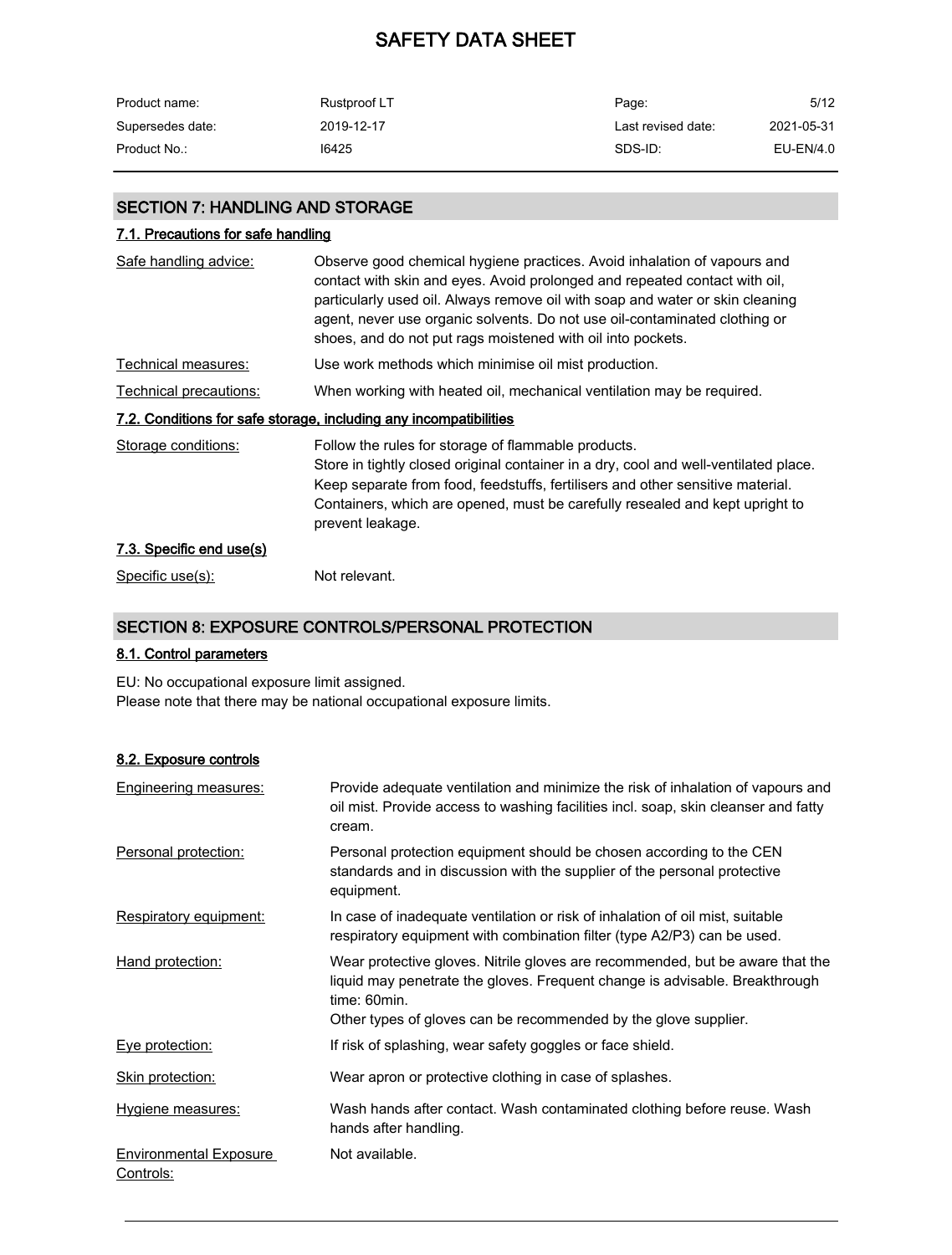| Product name:    | Rustproof LT | Page:              | 6/12       |
|------------------|--------------|--------------------|------------|
| Supersedes date: | 2019-12-17   | Last revised date: | 2021-05-31 |
| Product No.:     | 16425        | SDS-ID:            | EU-EN/4.0  |

## SECTION 9: PHYSICAL AND CHEMICAL PROPERTIES

## 9.1. Information on basic physical and chemical properties

| Physical state:                              | Brownish oily liquid           |
|----------------------------------------------|--------------------------------|
| Odour:                                       | Hydrocarbon.                   |
| Odour threshold:                             | Not available.                 |
| pH:                                          | Not available.                 |
| Melting point / freezing point:              | Not available.                 |
| Boiling point:                               | Not available.                 |
| Flash point:                                 | 88 °C(ASTM D92) OC (Open cup). |
| <b>Evaporation rate:</b>                     | Not available.                 |
| <b>Explosion limits:</b>                     | Not available.                 |
| Vapour pressure:                             | Not available.                 |
| Vapour density:                              | Not available.                 |
| Relative density:                            | $0,82$ g/cm <sup>3</sup>       |
| Solubility:                                  | insoluble in water             |
| Partition coefficient (n-<br>octanol/water): | Not available.                 |
| Auto-ignition<br>temperature (°C):           | Not available.                 |
| Decomposition<br>temperature (°C):           | Not available.                 |
| <u>Viscosity:</u>                            | 2.1 cSt $(40 °C)$              |
| <b>Explosive properties:</b>                 | Not available.                 |
| Oxidising properties:                        | Not available.                 |
| 9.2. Other information                       |                                |
| Other data:                                  | Not available.                 |
|                                              |                                |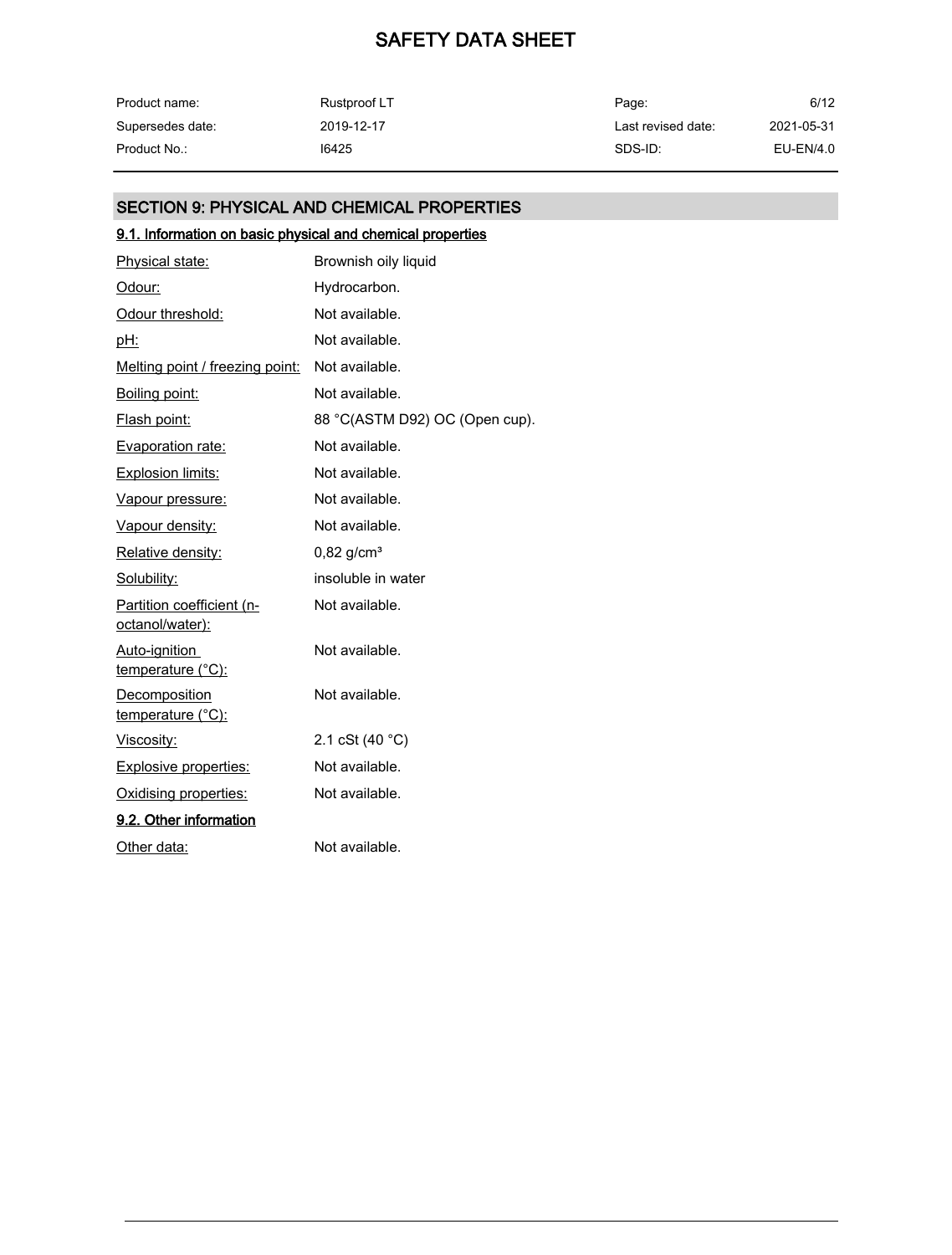| Product name:    | Rustproof LT | Page:              | 7/12       |
|------------------|--------------|--------------------|------------|
| Supersedes date: | 2019-12-17   | Last revised date: | 2021-05-31 |
| Product No.:     | 16425        | SDS-ID:            | EU-EN/4.0  |

## SECTION 10: STABILITY AND REACTIVITY

#### 10.1. Reactivity

Reactivity: None known.

## 10.2. Chemical stability

Stability: Stable under normal temperature conditions.

### 10.3. Possibility of hazardous reactions

Hazardous Reactions: None under normal conditions.

### 10.4. Conditions to avoid

Conditions/materials to avoid: None in particular.

## 10.5. Incompatible materials

Incompatible materials: Strong oxidizing substances.

#### 10.6. Hazardous decomposition products

Hazardous decomposition products: None under normal conditions.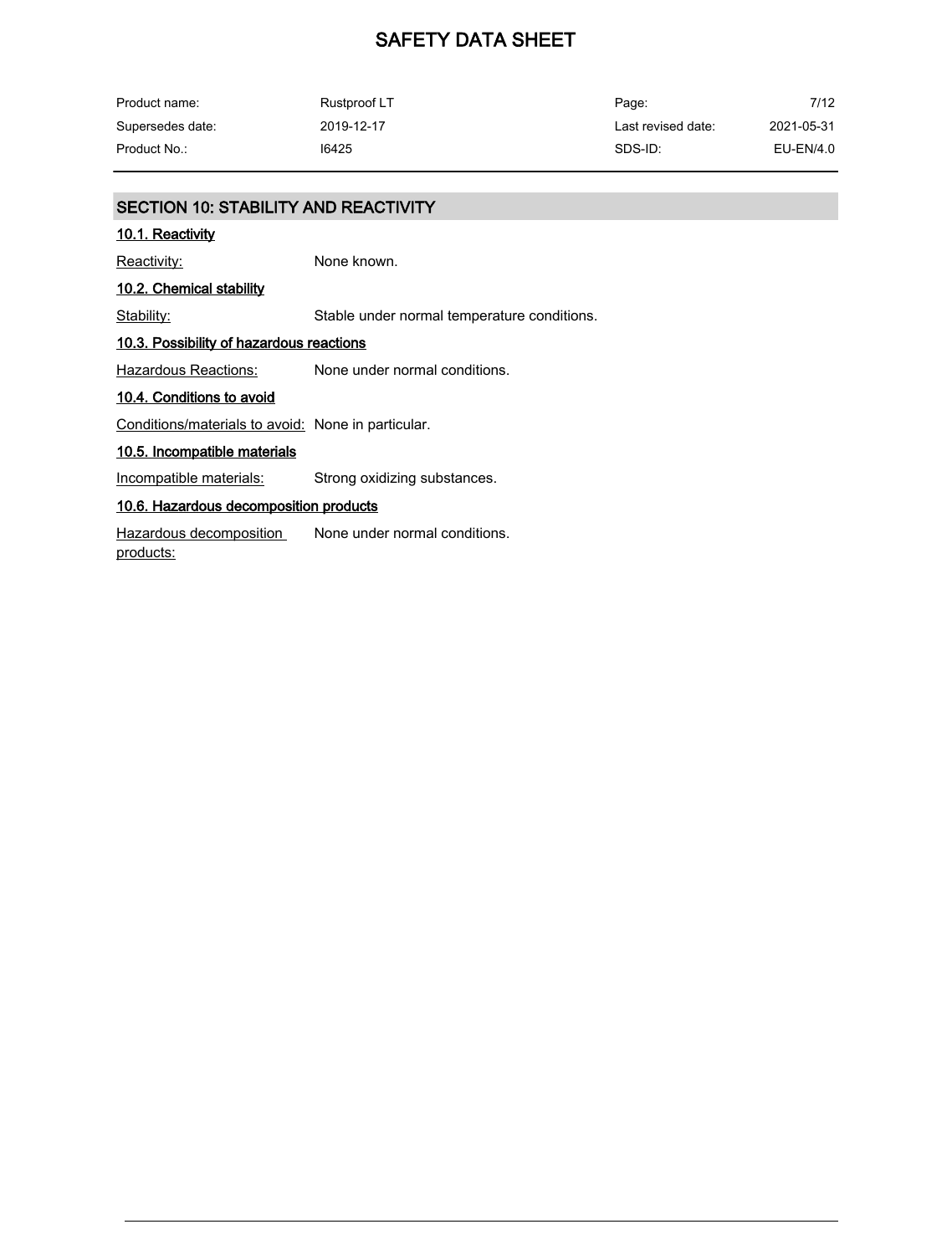| Product name:    | Rustproof LT | Page:              | 8/12       |
|------------------|--------------|--------------------|------------|
| Supersedes date: | 2019-12-17   | Last revised date: | 2021-05-31 |
| Product No.:     | 16425        | SDS-ID:            | EU-EN/4.0  |

## SECTION 11: TOXICOLOGICAL INFORMATION

### 11.1. Information on toxicological effects

The harmful effects may increase in used oil.

| <b>Acute Toxicity (Oral):</b>         | Based on available data, the classification criteria are not met.                                                                                                                                                                                                                                                                                                                                                                                  |
|---------------------------------------|----------------------------------------------------------------------------------------------------------------------------------------------------------------------------------------------------------------------------------------------------------------------------------------------------------------------------------------------------------------------------------------------------------------------------------------------------|
| <b>Acute Toxicity (Dermal):</b>       | Based on available data, the classification criteria are not met.                                                                                                                                                                                                                                                                                                                                                                                  |
| <b>Acute Toxicity (Inhalation):</b>   | Based on available data, the classification criteria are not met.                                                                                                                                                                                                                                                                                                                                                                                  |
| Skin Corrosion/Irritation:            | Based on available data, the classification criteria are not met.                                                                                                                                                                                                                                                                                                                                                                                  |
|                                       | Serious eye damage/irritation: Based on available data, the classification criteria are not met.                                                                                                                                                                                                                                                                                                                                                   |
| Respiratory or skin<br>sensitisation: | Based on available data, the classification criteria are not met.                                                                                                                                                                                                                                                                                                                                                                                  |
| Germ cell mutagenicity:               | Based on available data, the classification criteria are not met.                                                                                                                                                                                                                                                                                                                                                                                  |
| Carcinogenicity:                      | Based on available data, the classification criteria are not met.                                                                                                                                                                                                                                                                                                                                                                                  |
| <b>Reproductive Toxicity:</b>         | Based on available data, the classification criteria are not met.                                                                                                                                                                                                                                                                                                                                                                                  |
| STOT - Single exposure:               | Based on available data, the classification criteria are not met.                                                                                                                                                                                                                                                                                                                                                                                  |
| <b>STOT - Repeated exposure:</b>      | Based on available data, the classification criteria are not met.                                                                                                                                                                                                                                                                                                                                                                                  |
| <b>Aspiration hazard:</b>             | May be fatal if swallowed and enters airways.                                                                                                                                                                                                                                                                                                                                                                                                      |
| Inhalation:                           | Inhalation of oil mist or vapours formed during heating of the product will irritate<br>the respiratory system and provoke coughing. Vapours may irritate throat and<br>respiratory system and cause coughing. In high concentrations, vapours are<br>narcotic and may cause headache, fatigue, dizziness and nausea. Droplets of the<br>product aspirated into the lungs through ingestion or vomiting may cause a<br>serious chemical pneumonia. |
| Skin contact:                         | The product contains a sensitising substance which may provoke an allergic<br>reaction among sensitive individuals. Prolonged or frequent contact may cause<br>redness, itching, irritation, eczema, skin cracking and oil acne.                                                                                                                                                                                                                   |
| Eye contact:                          | May cause slight irritation, redness, stinging or excess tearing. Splashes may<br>irritate.                                                                                                                                                                                                                                                                                                                                                        |
| Ingestion:                            | May be fatal if swallowed and enters airways. Be aware that symptoms of<br>chemical pneumonia may occur several hours after exposure.                                                                                                                                                                                                                                                                                                              |
| Specific effects:                     | Prolonged or repeated contact with used oil may cause serious skin diseases,<br>such as dermatitis and skin cancer.<br>Frequent inhalation of even small concentrations may cause irritability, fatigue<br>and memory failure and eventually permanent damage to the nervous system,<br>including the brain.                                                                                                                                       |
| Toxicological data:                   | Mineral Oil:<br>NOAEL (oral, rat): ≥ 2000 mg/kg (13weeks)<br>LOAEL (oral, Rat): 125 mg/kg (13 weeks)<br>NOAEL (inhalation, rat): > 980 mg/m <sup>3</sup> (4 weeks)                                                                                                                                                                                                                                                                                 |
| 11.2. Information on other hazards    |                                                                                                                                                                                                                                                                                                                                                                                                                                                    |
| Endocrine disrupting<br>properties:   | The product contains no substances identified as having endocrine disrupting<br>properties in humans.                                                                                                                                                                                                                                                                                                                                              |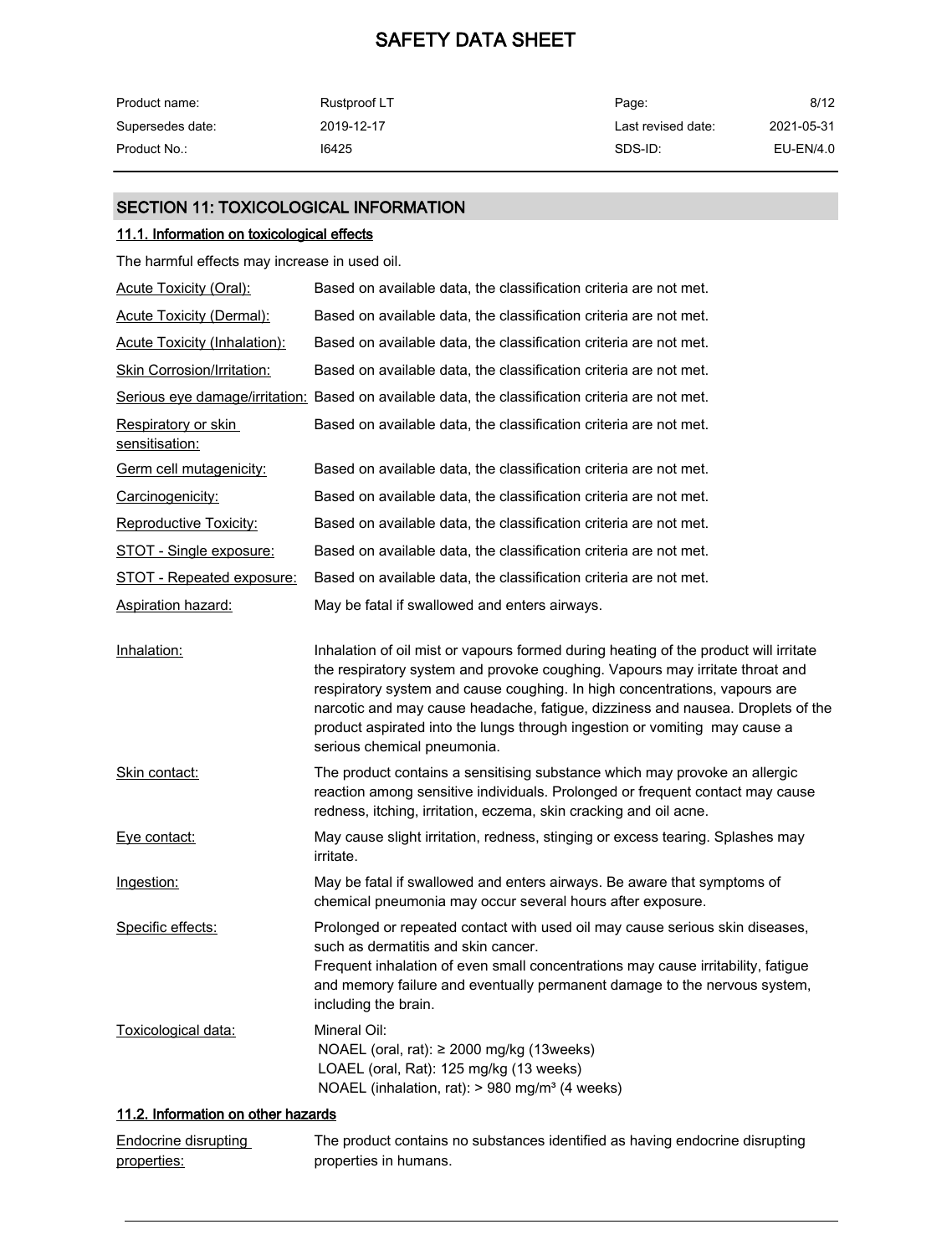| Product name:    | Rustproof LT | Page:              | 9/12       |
|------------------|--------------|--------------------|------------|
| Supersedes date: | 2019-12-17   | Last revised date: | 2021-05-31 |
| Product No.:     | 16425        | SDS-ID:            | EU-EN/4.0  |

| <b>SECTION 12: ECOLOGICAL INFORMATION</b>              |                                                                                                                  |
|--------------------------------------------------------|------------------------------------------------------------------------------------------------------------------|
| 12.1. Toxicity                                         |                                                                                                                  |
| Oil spills are generally hazardous to the environment. |                                                                                                                  |
| Ecotoxicity:                                           | There are no data on the ecotoxicity of this product.                                                            |
| 12.2. Persistence and degradability                    |                                                                                                                  |
| Degradability:                                         | The product is expected to be slowly biodegradable.                                                              |
| 12.3. Bioaccumulative potential                        |                                                                                                                  |
| Bioaccumulative potential:                             | No data available on bioaccumulation.                                                                            |
| 12.4. Mobility in soil                                 |                                                                                                                  |
| Mobility:                                              | The product is not miscible with water and will spread on the water surface. The<br>product is non-volatile.     |
| 12.5. Results of PBT and vPvB assessment               |                                                                                                                  |
| PBT/vPvB:                                              | This product does not contain any PBT or vPvB substances.                                                        |
| 12.6. Endocrine disrupting properties                  |                                                                                                                  |
| Endocrine disrupting<br>properties:                    | The product contains no substances identified as having endocrine disrupting<br>properties in aquatic organisms. |
| 12.7. Other adverse effects                            |                                                                                                                  |
| Other adverse effects:                                 | None known.                                                                                                      |

## SECTION 13: DISPOSAL CONSIDERATIONS

## 13.1. Waste treatment methods

Dispose of waste and residues in accordance with local authority requirements. Waste is classified as hazardous waste.

| Waste from residues:    | EWC-code: 13 08 02             |
|-------------------------|--------------------------------|
| Contaminated packaging: | EWC-code: 13 08 02 or 15 01 10 |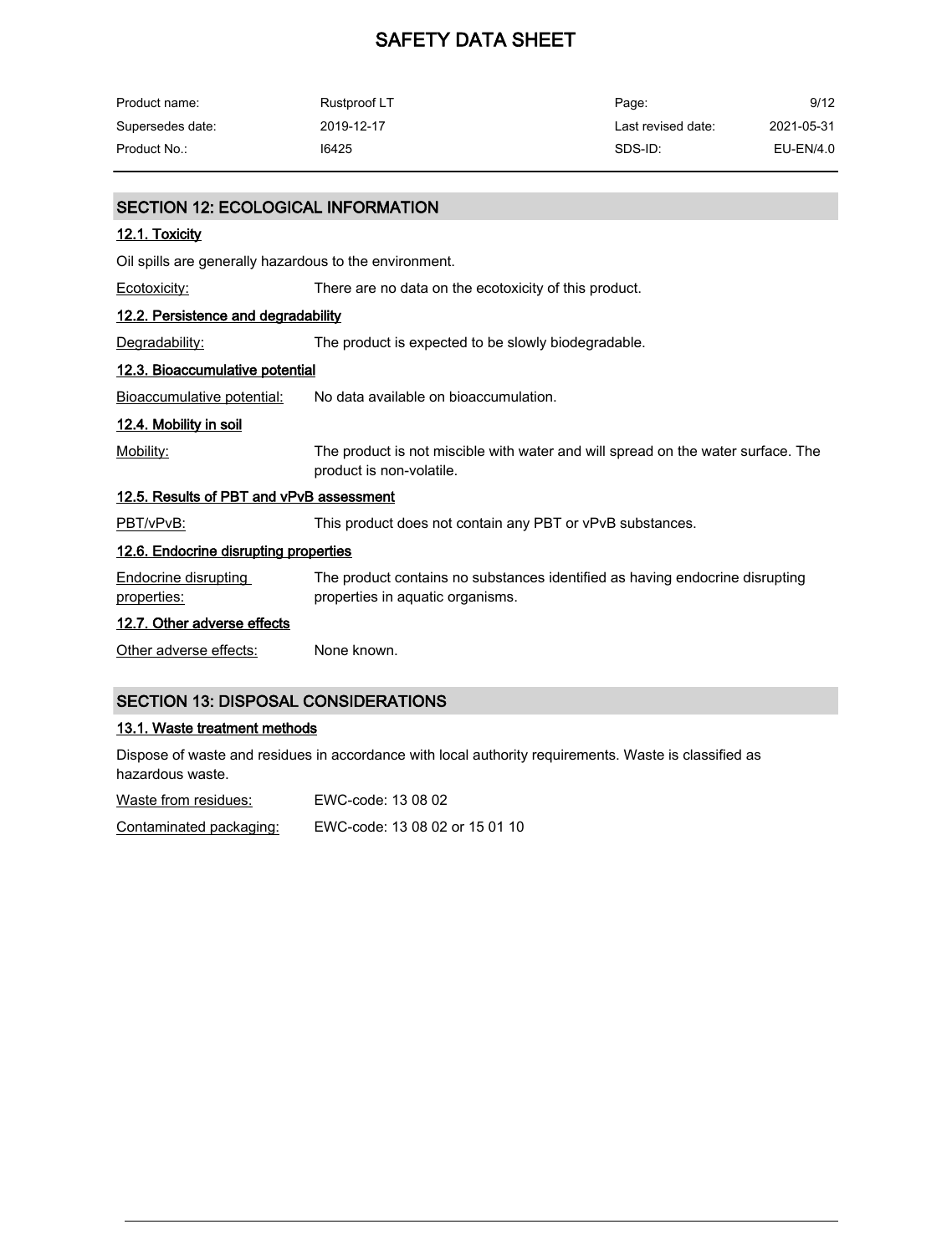| Product name:    | Rustproof LT | Page:              | 10/12      |
|------------------|--------------|--------------------|------------|
| Supersedes date: | 2019-12-17   | Last revised date: | 2021-05-31 |
| Product No.:     | 16425        | SDS-ID:            | EU-EN/4.0  |

## SECTION 14: TRANSPORT INFORMATION

The product is not covered by international regulation on the transport of dangerous goods (IMDG, IATA, ADR/RID).

#### 14.1. UN number

UN-No:

#### 14.2. UN proper shipping name

Proper Shipping Name:

## 14.3. Transport hazard class(es)

Class:

### 14.4. Packing group

<u>PG:</u>

### 14.5. Environmental hazards

Marine pollutant:

Environmentally Hazardous substance:

14.6. Special precautions for user

Special precautions: Not relevant.

#### 14.7. Transport in bulk according to Annex II of MARPOL and the IBC Code

Transport in bulk: Not relevant.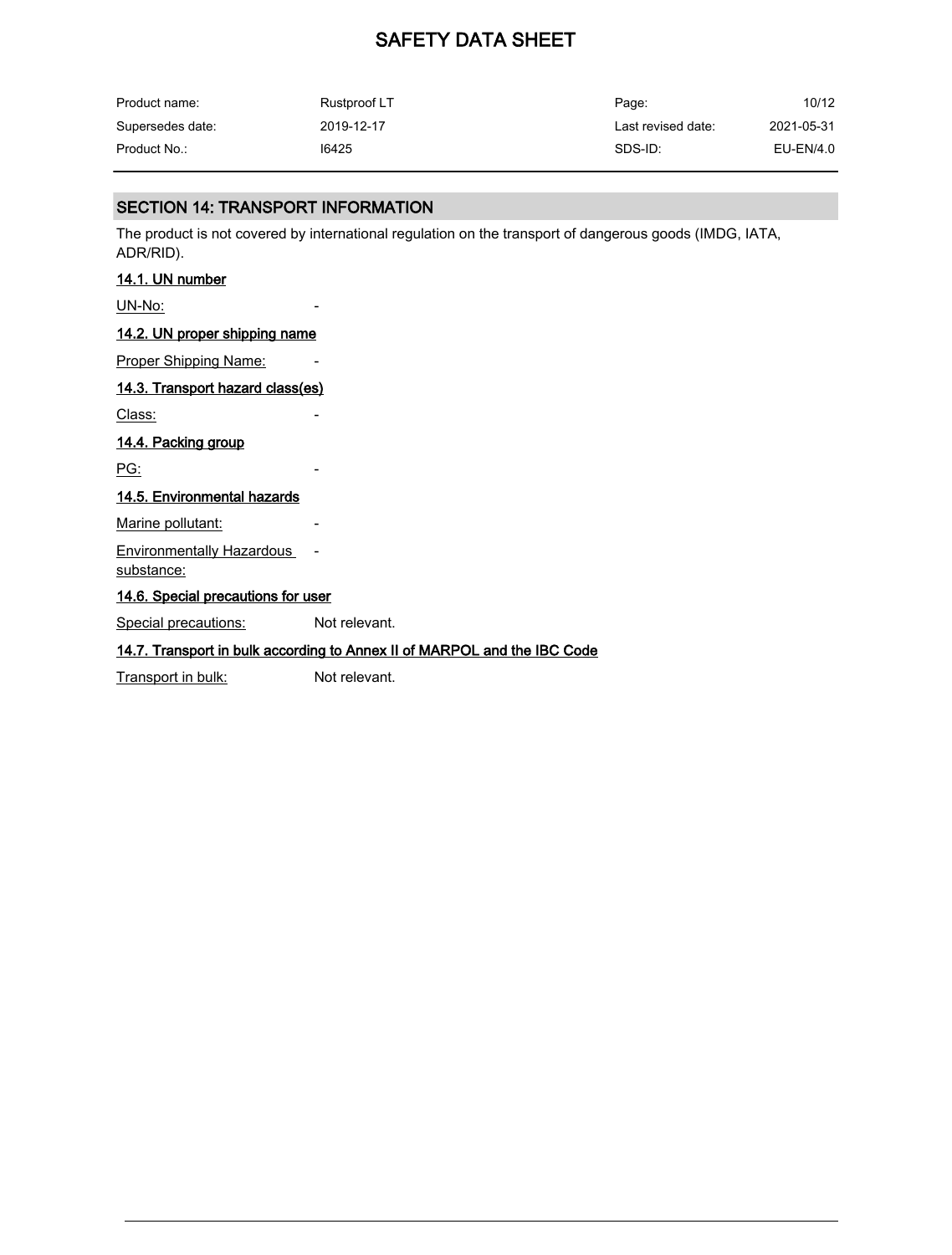| Product name:    | Rustproof LT | Page:              | 11/12      |
|------------------|--------------|--------------------|------------|
| Supersedes date: | 2019-12-17   | Last revised date: | 2021-05-31 |
| Product No.:     | 16425        | SDS-ID:            | EU-EN/4.0  |

## SECTION 15: REGULATORY INFORMATION

## 15.1. Safety, health and environmental regulations/legislation specific for the substance or mixture

| National regulation: | Regulation (EC) No 1907/2006 of the European Parliament and of the Council of<br>18 December 2006 concerning the Registration, Evaluation, Authorisation and<br>Restriction of Chemicals (REACH), establishing a European Chemicals Agency,<br>amending Directive 1999/45/EC and repealing Council Regulation (EEC) No<br>793/93 and Commission Regulation (EC) No 1488/94 as well as Council Directive<br>76/769/EEC and Commission Directives 91/155/EEC, 93/67/EEC, 93/105/EC and<br>2000/21/EC, with amendments.<br>Regulation (EC) No 1272/2008 of the European Parliament and of the Council of<br>16 December 2008 on classification, labelling and packaging of substances and<br>mixtures, amending and repealing Directives 67/548/EEC and 1999/45/EC, and<br>amending Regulation (EC) No 1907/2006 with amendments.<br>Council Directive 98/24/EC of 7 April 1998 on the protection of the health and<br>safety of workers from the risks related to chemical agents at work, with<br>amendments.<br>Commission Directive 2000/39/EC of 8 June 2000 establishing a first list of<br>indicative occupational exposure limit values in implementation of Council<br>Directive 98/24/EC on the protection of the health and safety of workers from the<br>risks related to chemical agents at work, with amendments.<br>Commission Directive 91/322/EEC of 29 May 1991 on establishing indicative limit<br>values by implementing Council Directive 80/1107/EEC on the protection of<br>workers from the risks related to exposure to chemical, physical and biological<br>agents at work, with amendments.<br>Directive 2004/37/EC of the European Parliament and of the Council of 29 April<br>2004 on the protection of workers from the risks related to exposure to<br>carcinogens or mutagens at work, with amendments.<br>Directive 2009/148/EC of the European Parliament and of the Council of 30<br>November 2009 on the protection of workers from the risks related to exposure to<br>asbestos at work, with amendments.<br>Council Directive 94/33/EC of 22 June 1994 on the protection of young people at<br>work, with amendments.<br>Directive 2008/98/EC of the European Parliament and of the Council of 19<br>November 2008 on waste and repealing certain Directives, with amendments.<br>2014/955/EC: Commission Decision of 18 December 2014 amending Decision |
|----------------------|----------------------------------------------------------------------------------------------------------------------------------------------------------------------------------------------------------------------------------------------------------------------------------------------------------------------------------------------------------------------------------------------------------------------------------------------------------------------------------------------------------------------------------------------------------------------------------------------------------------------------------------------------------------------------------------------------------------------------------------------------------------------------------------------------------------------------------------------------------------------------------------------------------------------------------------------------------------------------------------------------------------------------------------------------------------------------------------------------------------------------------------------------------------------------------------------------------------------------------------------------------------------------------------------------------------------------------------------------------------------------------------------------------------------------------------------------------------------------------------------------------------------------------------------------------------------------------------------------------------------------------------------------------------------------------------------------------------------------------------------------------------------------------------------------------------------------------------------------------------------------------------------------------------------------------------------------------------------------------------------------------------------------------------------------------------------------------------------------------------------------------------------------------------------------------------------------------------------------------------------------------------------------------------------------------------------------------------------------------------------------------------------|
|                      | 2000/532/EC as regards the list of wastes.                                                                                                                                                                                                                                                                                                                                                                                                                                                                                                                                                                                                                                                                                                                                                                                                                                                                                                                                                                                                                                                                                                                                                                                                                                                                                                                                                                                                                                                                                                                                                                                                                                                                                                                                                                                                                                                                                                                                                                                                                                                                                                                                                                                                                                                                                                                                                   |
|                      |                                                                                                                                                                                                                                                                                                                                                                                                                                                                                                                                                                                                                                                                                                                                                                                                                                                                                                                                                                                                                                                                                                                                                                                                                                                                                                                                                                                                                                                                                                                                                                                                                                                                                                                                                                                                                                                                                                                                                                                                                                                                                                                                                                                                                                                                                                                                                                                              |

## 15.2. Chemical Safety Assessment

CSA status: No chemical safety assessment has been carried out.